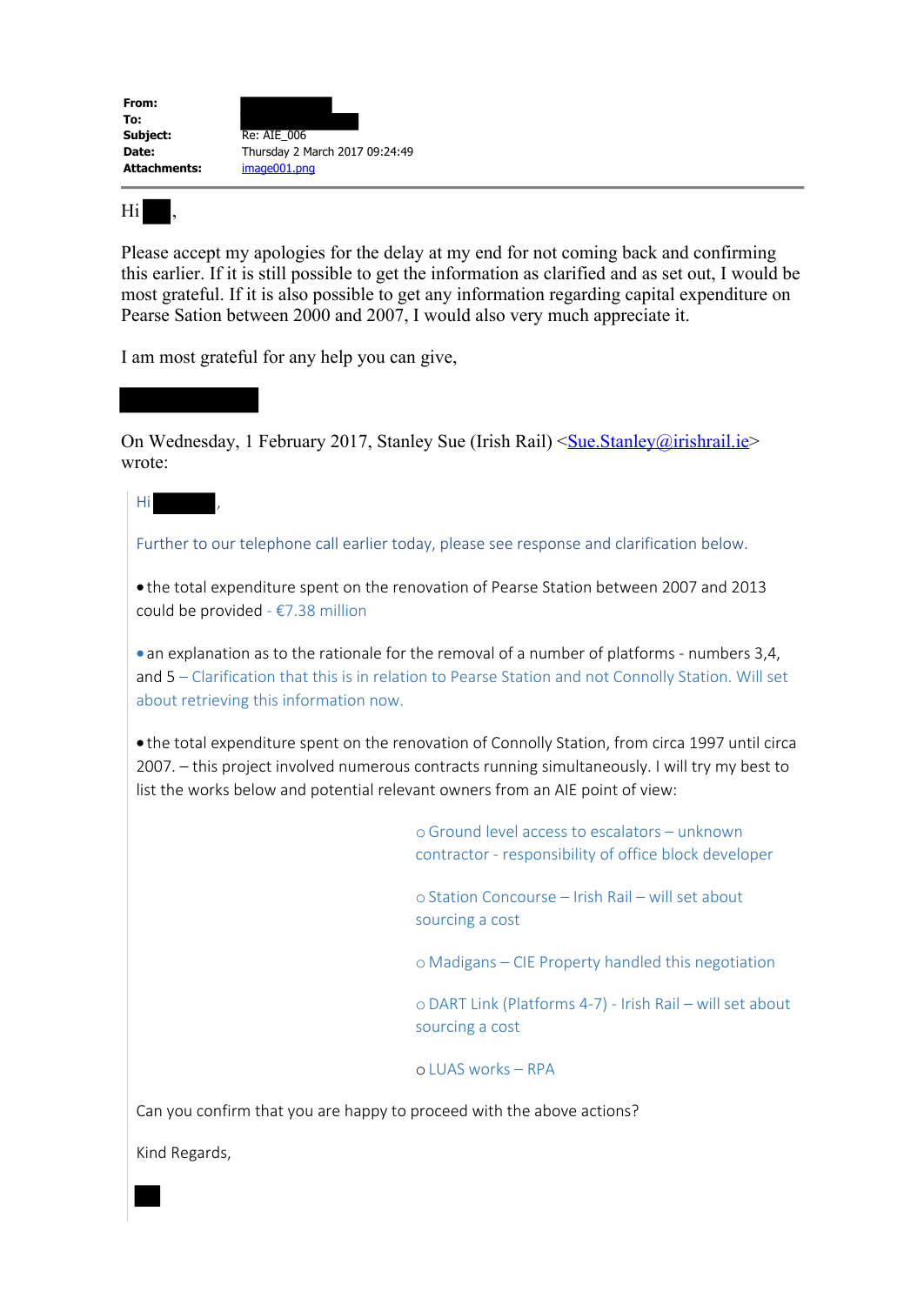| <b>Ms. Sue Stanley</b>                                                                                                                                                                                                              |                                                                               |  |
|-------------------------------------------------------------------------------------------------------------------------------------------------------------------------------------------------------------------------------------|-------------------------------------------------------------------------------|--|
|                                                                                                                                                                                                                                     | Freedom of Information / Data Protection Officer,                             |  |
|                                                                                                                                                                                                                                     | <b>Corporate Communications,</b>                                              |  |
|                                                                                                                                                                                                                                     | Iarnród Éireann Irish Rail,                                                   |  |
|                                                                                                                                                                                                                                     | Connolly Station,                                                             |  |
|                                                                                                                                                                                                                                     | Amien Street,                                                                 |  |
|                                                                                                                                                                                                                                     | Dublin 1.                                                                     |  |
|                                                                                                                                                                                                                                     | $\mathbf{B}: +353$ 1 703 4293 $\boxtimes:$ sue stanley@irishrail.ie           |  |
|                                                                                                                                                                                                                                     | 2                                                                             |  |
|                                                                                                                                                                                                                                     | From:                                                                         |  |
|                                                                                                                                                                                                                                     | Sent: 01 February 2017 16:09<br>To:                                           |  |
|                                                                                                                                                                                                                                     | Subject: Re: AIE_006                                                          |  |
|                                                                                                                                                                                                                                     | Hi<br>$\overline{\phantom{a}}$                                                |  |
| I am happy to give you a call, which I'll try now, with the reasonable understanding that<br>any changes that we may agree, we shall note subsequently here afterwards for purposes<br>of records - I hope you find this agreeable. |                                                                               |  |
|                                                                                                                                                                                                                                     | Best,                                                                         |  |
|                                                                                                                                                                                                                                     |                                                                               |  |
|                                                                                                                                                                                                                                     | On 1 February 2017 at 13:16,<br>> wrote:                                      |  |
|                                                                                                                                                                                                                                     |                                                                               |  |
|                                                                                                                                                                                                                                     | Hi                                                                            |  |
|                                                                                                                                                                                                                                     | Can you give me a call about the above request when you have a minute please? |  |
|                                                                                                                                                                                                                                     | <b>Thanks</b>                                                                 |  |
|                                                                                                                                                                                                                                     |                                                                               |  |
|                                                                                                                                                                                                                                     | <b>Ms. Sue Stanley</b>                                                        |  |
|                                                                                                                                                                                                                                     | Freedom of Information / Data Protection Officer,                             |  |
|                                                                                                                                                                                                                                     | <b>Corporate Communications,</b>                                              |  |
|                                                                                                                                                                                                                                     | Iarnród Éireann Irish Rail,                                                   |  |
|                                                                                                                                                                                                                                     | Connolly Station,                                                             |  |
|                                                                                                                                                                                                                                     | Amien Street,                                                                 |  |
|                                                                                                                                                                                                                                     | Dublin 1.                                                                     |  |
|                                                                                                                                                                                                                                     | $\mathbf{\widehat{a}}$ : $+353$ 1 703 4293 $\boxtimes$ :                      |  |
|                                                                                                                                                                                                                                     |                                                                               |  |